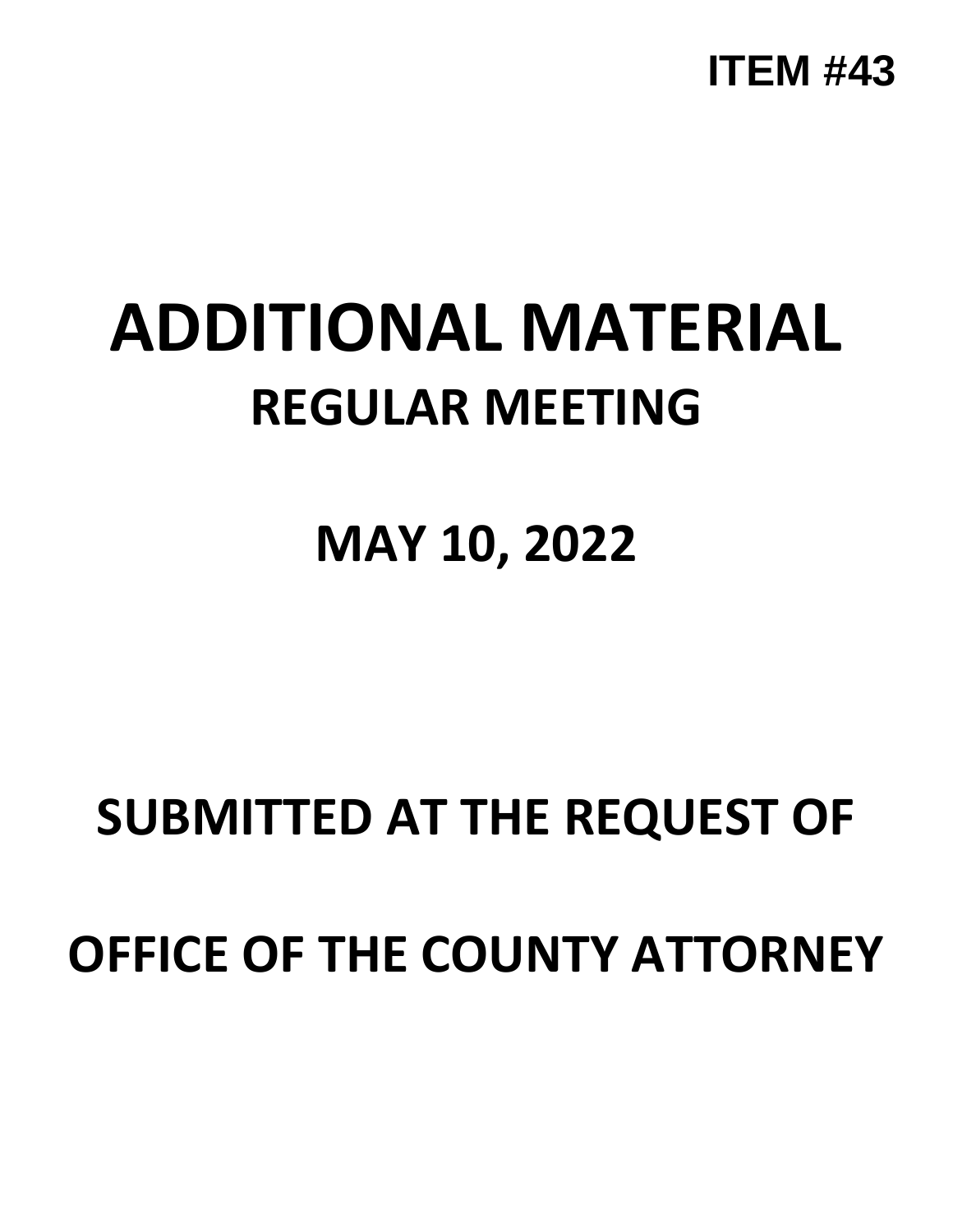

954-357-7600 · FAX 954-357-7641

## **MEMORANDUM**

- **TO:** Board of County Commissioners
- **FROM:** Al DiCalvo, Senior Assistant County Attorney */s/ Al DiCalvo*
- **DATE:** May 3, 2022
- **RE: Agenda Item No. 43 on the May 10, 2022, Agenda (Deferred from Agenda Item No. 3, April 26, 2022, Agenda); Revised general guidelines document, standard form Revocable License Agreement (RLA), and exhibits to the RLA; Questions regarding Florida Department of Transportation ("FDOT") handling of similar requests on State Road right-of-way, and the extent to which images and data collected can be obtained through a subpoena or public records request**

The Traffic Engineering Division ("TED") has revised Agenda Item No. 43 to inform the Board that the item's exhibits have been revised to incorporate Commissioner Ryan's amendments distributed in connection with the April 26, 2022, meeting. Exhibit 5 shows in tracked change format the changes that have been made to the other exhibits.

During the discussion of the item at the April 26, 2022, Board meeting, a question came up as to how FDOT handles requests from cities and/or law enforcement agencies to install law enforcement surveillance cameras within State Road right-of-way. In response to an inquiry by TED staff, FDOT stated it has not and will not issue a permit for the installation of law enforcement surveillance cameras within State Road right-of-way.

Also during the discussion of the item at the April 26, 2022, Board meeting, several questions came up as to the extent that images and data collected in the use of the law enforcement surveillance cameras can be obtained through subpoena or public records request. The remainder of this memorandum addresses that question.

Under Section 316.0777(2), Florida Statutes, "[i]mages and data containing or providing personal identifying information obtained through the use of an automated license plate recognition system," and "[p]ersonal identifying information of an individual in data generated or resulting from images obtained through the use of an automated license plate recognition system" are confidential and exempt from disclosure. The statute defines an "automated license plate recognition system" as "a system of one or more mobile or fixed high-speed cameras combined with computer algorithms to convert